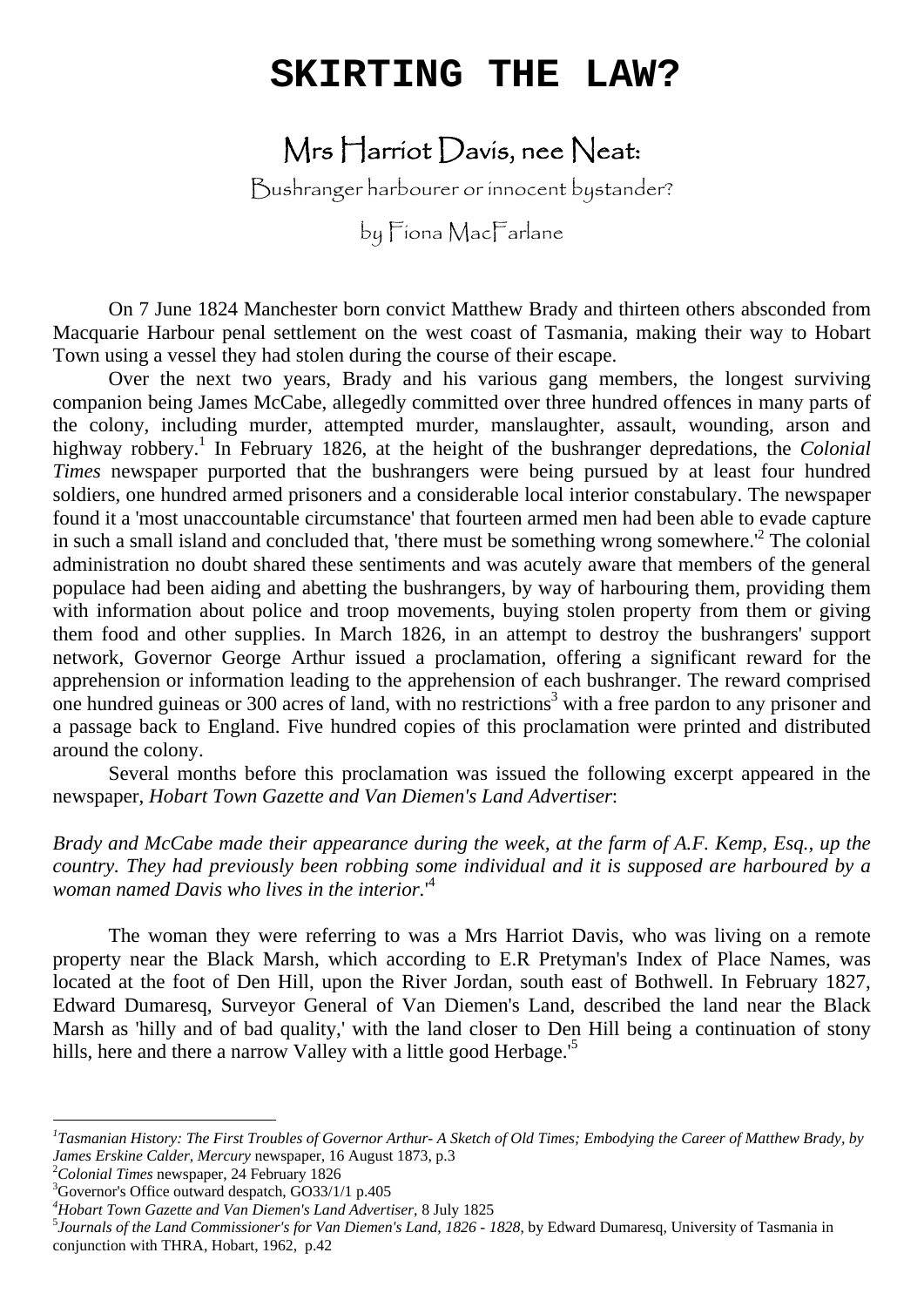Two weeks after the harbouring allegation was printed, Harriot publicly refuted the accusation by publishing the following notice in the same newspaper:

*Notice – The Undersigned, conceiving that the Paragraph which appeared in the Hobart Town Gazette of the 8th instant, respecting McCabe and Brady being harboured, as it was supposed, by a woman named Davis, in the Interior, has Reference to her, she deems it her Duty to assert, that those Bushrangers have never been harboured either by her or any of her Servants, as she can prove by*  various Persons in the Neighbourhood - Harriot DAVIS<sup>6</sup>

 Harriot's proclamation was given more credence in January 1826, when on the eve of James McCabe's public execution, High Sheriff, Dudley Fereday asked him whether there was truth in the rumour that a Mrs Davis near the Black Marsh had harboured Matthew Brady and himself. McCabe declared as, *'a dying man, that such a report was absolutely false. He had never seen Mrs Davis in his whole life.'* This declaration was subsequently published in the *Colonial Times* newspaper on 6 January 1826.

 So, with this in mind who was Mrs Harriot Davis, and was she guilty of harbouring one of the most notorious bushranging gangs in Tasmanian history?

 In 1977 Richard Butler's historical novel, *And Wretches Hang - The True and Authentic Story of the Rise and Fall of Matt Brady, Bushranger*, was published. While this novel colourfully detailed Matthew Brady's bushranging career during the period 7 June 1824 to 4 May 1826, (when Brady himself was executed), it also described a passionate love affair between the handsome 27 year old Brady and a Mrs Emma Davis, a young woman who lived at the foot of Den Hill, near the Black Marsh. As a fictional character Emma was certainly intriguing:

*She stood in the doorway that led into the house – a tall girl in a blue peignoir thrown over a night gown. There was, Brady saw with a feeling of unreality, a magpie sitting on her shoulder. Her hair was very long, dark and straight and reached her waist. A pair of blue- grey eyes regarded him dispassionately. 'What,' she asked, 'are you doing?' She had a clipped, cool voice – a slap up London gentry kind of voice he thought. The kind of voice he'd heard issuing orders from carriage windows. A voice that carried images of silver tea – services, velvet riding habits and a determination to keep pleasantry in its place.' …She was very tanned, unlike most of the ladies of quality he'd seen. Her face was heart-shaped, with a wide full mouth and her skin was as smooth as cream<sup>7</sup>*

 Butler later portrays Emma Davis as an eccentric, but respectable widow of an army officer, a woman with aristocratic connections on her mother's side and, 'assuredly not the kind of female to associate with a bushranger.<sup>8</sup> Other excerpts from the novel depict Emma wearing men's clothing and she's described as having a sound knowledge of herbal medicine, a skill she primarily uses to heal injured animals, but also to save Brady's life after he sustained a pistol shot to the thigh (incidentally, an 1888 newspaper article suggested that the ball had been extracted from Brady's thigh by a member of an Aboriginal tribe).<sup>9</sup>

 This was the fictional Mrs Davis. The *real* Mrs Davis was a far cry from the aristocratic heroine in Butler's novel. In reality, she was Harriot Neat (or Harriett Neale), a convict who had been transported to Van Diemen's Land for larceny. The twenty year old servant was convicted at the Bristol Quarter Sessions on 13 January 1817 and was sentenced to seven years imprisonment.<sup>10</sup> She travelled to Sydney on the vessel *Friendship* then to Hobart Town per *Duke of Wellington,* arriving on 29 February 1818, the Surgeon Superintendent noting in his journal that Harriot had a 'good

*<sup>6</sup> Hobart Town Gazette and Van Diemen's Land Advertiser,* <sup>22</sup> July <sup>1825</sup> *<sup>7</sup>*

<sup>&</sup>lt;sup>7</sup>And wretches hang: the true and authentic story of the rise and fall of Matt Brady, bushranger, by Richard Butler, Hyland House, Melbourne, 1977*,* p.73 <sup>8</sup>

 ${}^{8}$ Ibid, p. 122

<sup>&</sup>lt;sup>9</sup>The Mercury newspaper, Saturday 21 January 1888, p. 1 of supplement

<sup>&</sup>lt;sup>10</sup>Conduct registers of female convicts arriving in the period of the Assignment System, CON40/1/7 p.2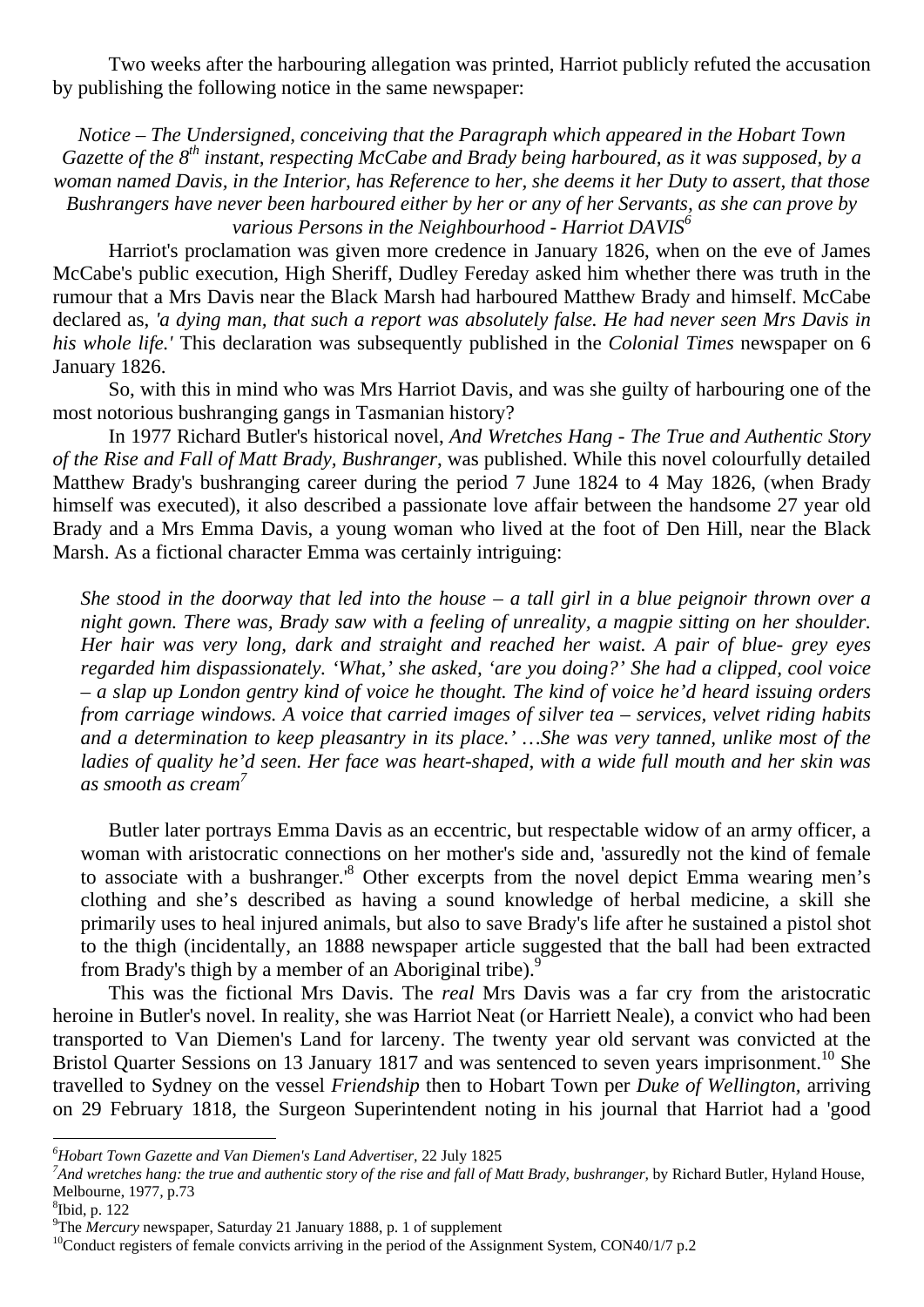disposition,' but that she was, 'very ignorant and void of reflection.'<sup>11</sup> According to Harriot's conduct record she could read but couldn't write, which raises questions about who assisted her in writing the newspaper proclamation in July 1825.

 Shortly after arriving in VDL Harriot was assigned to work for Mr Gatehouse, a merchant in Macquarie Street, Hobart Town and on 4 September 1818 she was put in solitary confinement on bread and water for 14 days after, 'disobeying the orders of, and being insolent to her Master.' Two years later, the unmarried Harriot gave birth to a son, Henry; the father's name was not recorded.<sup>12</sup> Muster records for 1820 and 1821 indicate that Harriot was residing with James Andrews of Hobart Town and while the nature of their relationship is unclear it can be assumed that she was his assigned servant.

On 9 January 1822 Harriot married William Davis,<sup>13</sup> a former convict who had been tried in 1807 and transported to Port Jackson, New South Wales aboard the *Admiral Gambier*. He was subsequently sent to VDL per *Union* and arrived on 1 January  $1810<sup>14</sup>$ . Like Harriot, William was a native of Bristol and he was 38 years old at the time of their marriage, 14 years older than Harriot. The marriage ceremony was conducted by Reverend Robert Knopwood and was witnessed by George Northam and Elizabeth or 'Betsy' Mack, the young ward Knopwood adopted after her mother, Mary Mack died in 1807. Given that Betsy was just 10 months when her mother died she would have been sixteen years old when she witnessed Harriot's wedding.

 Unfortunately for Harriot her union with William Davis was destined to be a short and ill fated affair, for six weeks after their wedding, on 26 February 1822, William was accused of stealing 107 sheep from the farm of Constable John Cassidy at the Old Beach. His alleged accomplice was Ralph Churlton or Churton, a convict who had been transported to VDL per the *Indefatigible* in 1812 and both men were captured and held under military guard at Roseneath Ferry. On the night of 28 April both men escaped custody, an event that prompted the Superintendent of Police, A.W.H. Humphrey, to offer a total of twenty pounds reward for their immediate capture. This offer was published in the *Hobart Town Gazette and Van Diemen's Land Advertiser* on 4 May 1822 and included a detailed description of both men. William Davis, it was claimed, had lately resided at the Lovely Banks, which was an area in close proximity to the Black Marsh. In the subsequent weeks similar notices were published in the same newspaper, and on 18 May William's name appeared in a list of persons who had, '*absconded from their usual Places of Residence and are now at large in the Woods*.' It is interesting to note that the self confessed 'cannibal,' Alexander Pearce, was also mentioned in this list. Pearce was an Irish convict who, after escaping from Macquarie Harbour penal settlement with several other convicts, murdered and ate one of his fellow runaways, Thomas Cox. Pearce was executed in Hobart Town in 1824.

 William Davis remained at large for the remainder of 1822 and missed the birth of his daughter Caroline on 21 December. As an aside, Rev. Knopwood performed the baptism ceremony<sup>15</sup>, and stated on the registration that Caroline's parents had been married in England, a curious error, given the fact that he himself had married them earlier that year!

 On 18 January 1823 the Gazette announced that Davis, Churlton and Alexander Pearce had been apprehended by a military party near Jericho and after being brought into town, were lodged in gaol. William Davis, who had been at large for twenty weeks, was described as being severely wounded, after being shot by one of the soldiers. When he was arrested several firearms were found in his possession, evidence that may suggest he was a bushranger. While the definition of bushranging has evolved over the centuries it was generally a term employed to describe an armed absconder who lived in the bush.

*<sup>11</sup>Notorious strumpets and dangerous girls: convict women in Van Diemen's Land, 1803 - 1829* by Philip Tardif*,* Angus and Robertson, 1990, p. 272

 $12$ Baptism registration, RGD32/1/1 reg no. 833 of 1820, Hobart

<sup>&</sup>lt;sup>13</sup>Marriage registration, RGD36/1/1 reg no. 530 of 1822, Hobart

<sup>&</sup>lt;sup>14</sup>Assignment Lists and Associated Papers, CON13/1/1 p. 3

<sup>&</sup>lt;sup>15</sup>Baptism registration, RGD32/1/1 reg no. 1383 of 1822, Hobart